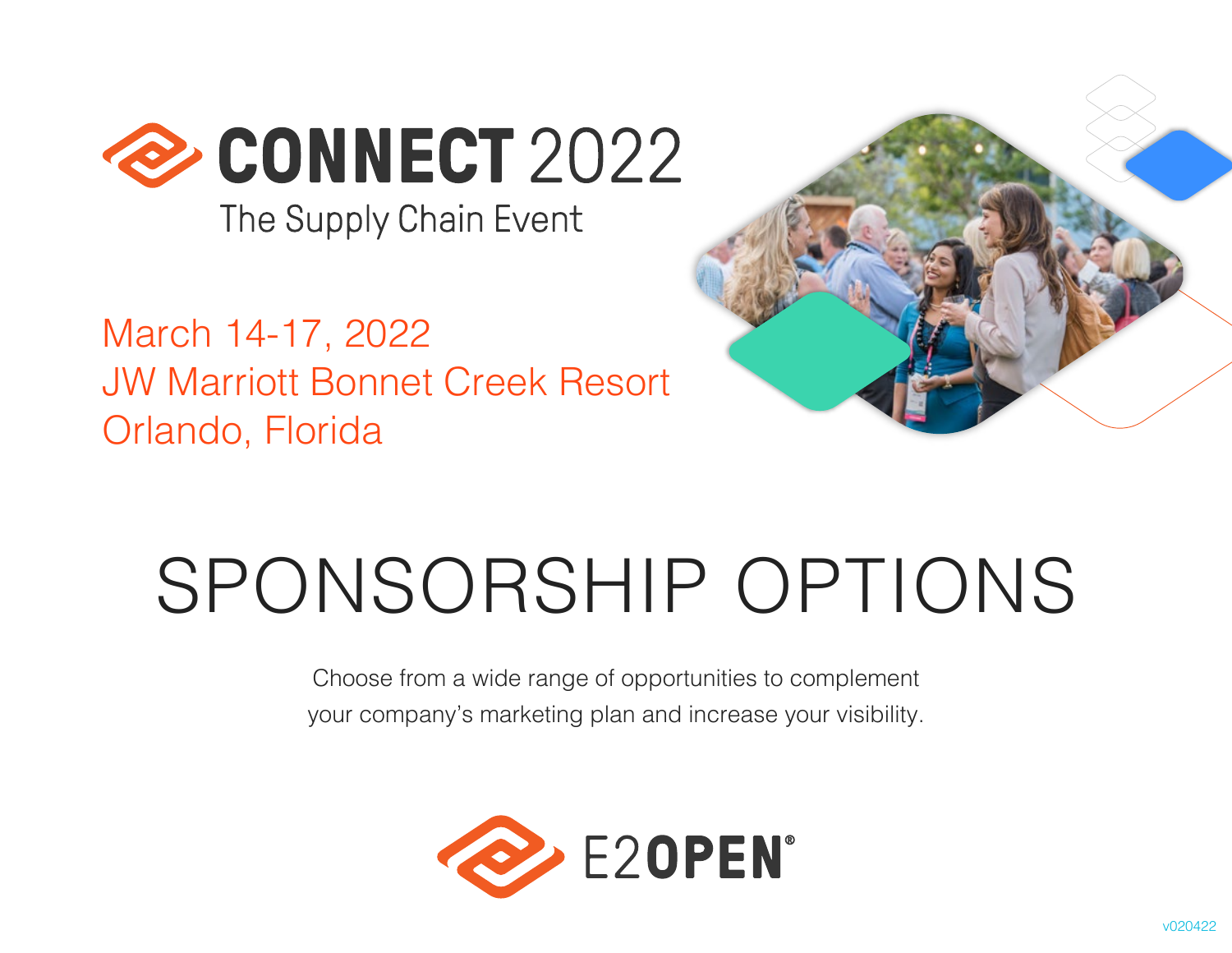## **SPONSORSHIP LEVELS**

Gain exposure for your company before, during and after CONNECT with tons of opportunities to inspire, connect and innovate your business with the global E2open client community!

| <b>INCLUDED BENEFITS</b>                                                                                      | <b>PLATINUM</b>                          | <b>GOLD</b>                             | <b>SILVER</b> | <b>BRONZE</b>  |
|---------------------------------------------------------------------------------------------------------------|------------------------------------------|-----------------------------------------|---------------|----------------|
| <b>Complimentary Registrations</b><br>(Additional badges are available for \$899 each, max of 2 extra badges) | 5                                        | 4                                       | 3             | $\overline{c}$ |
| Turn-key Kiosk                                                                                                | (2 Kiosks)                               |                                         |               |                |
| <b>Additional Kiosk Features</b>                                                                              | Includes 2 high top<br>tables and stools | Includes a high top<br>table and stools |               |                |
| One Breakout Session Presentation                                                                             |                                          |                                         |               |                |
| Custom push notification via conference app                                                                   | (2 notifications)                        |                                         |               |                |
| Registration bag gift/insert for all attendee bags                                                            |                                          |                                         |               |                |
| <b>Lead Retrieval Scanners</b>                                                                                |                                          |                                         |               |                |
| Company name in a CONNECT 2022 press release                                                                  |                                          |                                         |               |                |

### All sponsor levels include:

• Standard turnkey demo kiosk

– Includes ~32" mounted monitor with HDMI, branded header with your logo, electrical service with power strip, and WiFi access. Each kiosk will have space for pull up style banners on either side.

- Recognition by E2open executives at Opening General Session
- Access to opt-in attendee list with attendee name, title, company and email address. – List sent one month prior and final list week before event
- 
- Designated sponsor & staff lounge
- 1:1 meeting space available for reservation. First-come, first-served.
- Logo recognition on all sponsorship signage throughout the conference and Exhibit Hall\*
- \*Not guaranteed for sponsors who sign up within 30 days of the conference, however, we will do our best to accommodate.
- Your company logo with hyperlink on CONNECT website and conference app (app includes up to 200 word description)
- Your company logo included in at least two email promotions sent to E2open customers and prospects
- Your company logo on post-event thank you to all CONNECT registrants

**PAYMENT MUST BE MADE WITHIN 30 DAYS OF REGISTRATION OR SPONSORSHIP WILL BE CANCELLED.**

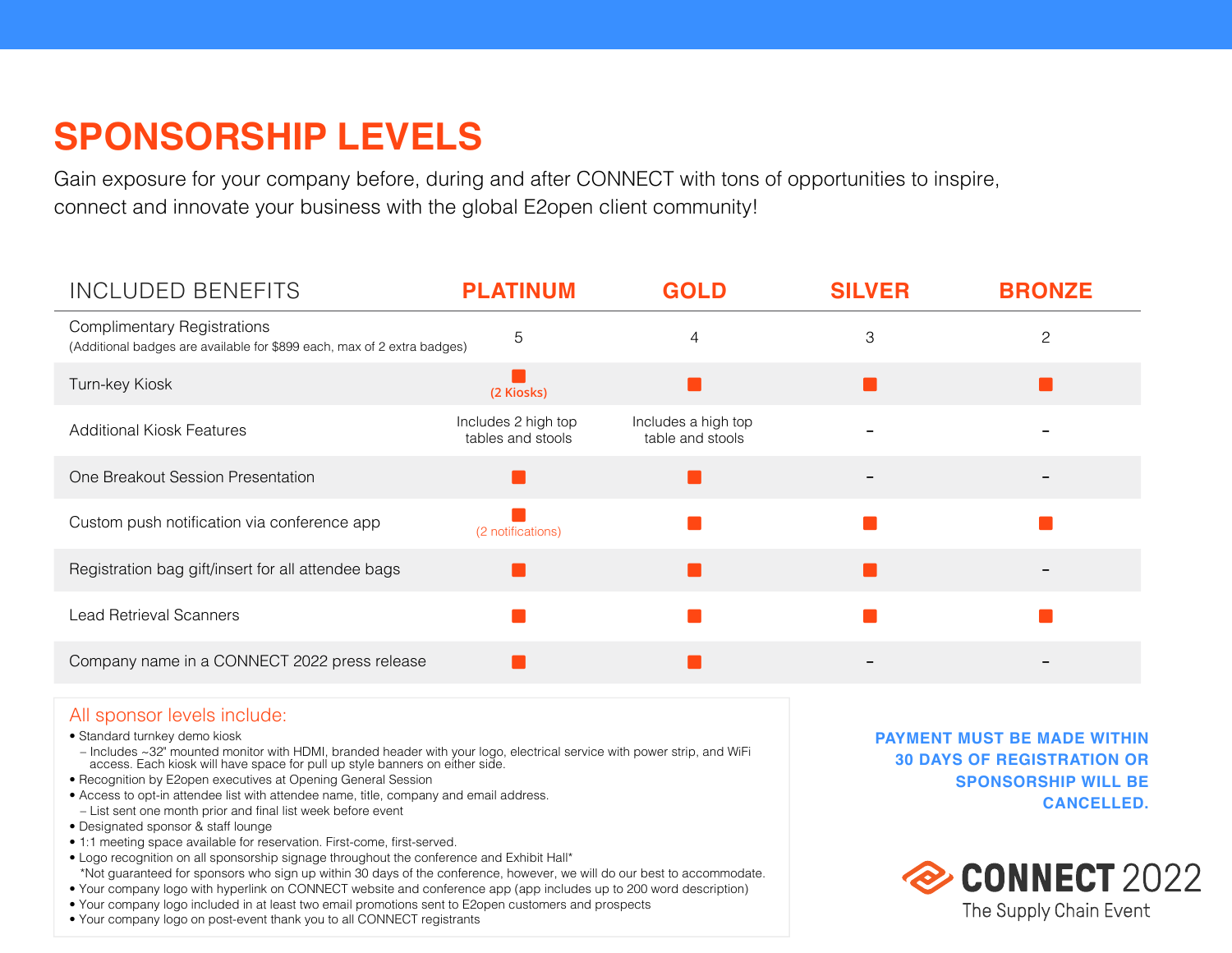## **PREMIER A LA CARTE** SPONSORSHIP OPTIONS

With so many opportunities to pursue and business to win, we are confident CONNECT 2022 will be your most worthwhile event of the year – and your biggest value. We're happy to help you determine the right sponsorship level for your company.

### Welcome Reception Cebration Sponsor......................... \$50,000

Show the crowd a fun-filled evening to kick off CONNECT 2022! Includes an full dinner, plus open bar. Your logo will be present throughout, including napkins and signage, along with a special thank you announcement from E2open. Captivating entertainment make you feel as if you're at a true tropical party.

Welcome Reception – Signature Cocktail ...................... \$10,000 Everyone will want to taste the signature tropic/d cocktail and take home a glass etched with your logo. Extra glasses will be shipped to sponsor post-event.

### Cuddle Zone with local rescue dogs ............................... \$7,500

In 2019, the Cuddle Zone helped find forever homes for 4 dogs that were part of this popular experience. Also includes your logo on signage and dog toys for attendees to take home for thier pets. A portion of this cost goes to the local animal rescue to help thie? mission to educate, shelter, place, and heal pets and their families with compassionate, responsible care maintained to the highest professional standards.

### Networking Cocktail Hour before Appreciation Party .... \$10,000

As all the guests gather for drinks and soc'alizing before the big event, your brand will be present on all table signage and cocktail napkins in the hall. Along with the option to place handouts or sylag you provide on tables for all the guests, your company will be mentioned in opening remarks.

**DON'T SEE EXACTLY WHAT YOU ARE LOOKING FOR?** CONTACT US ABOUT CUSTOM SPONSORSHIP PACKAGES!

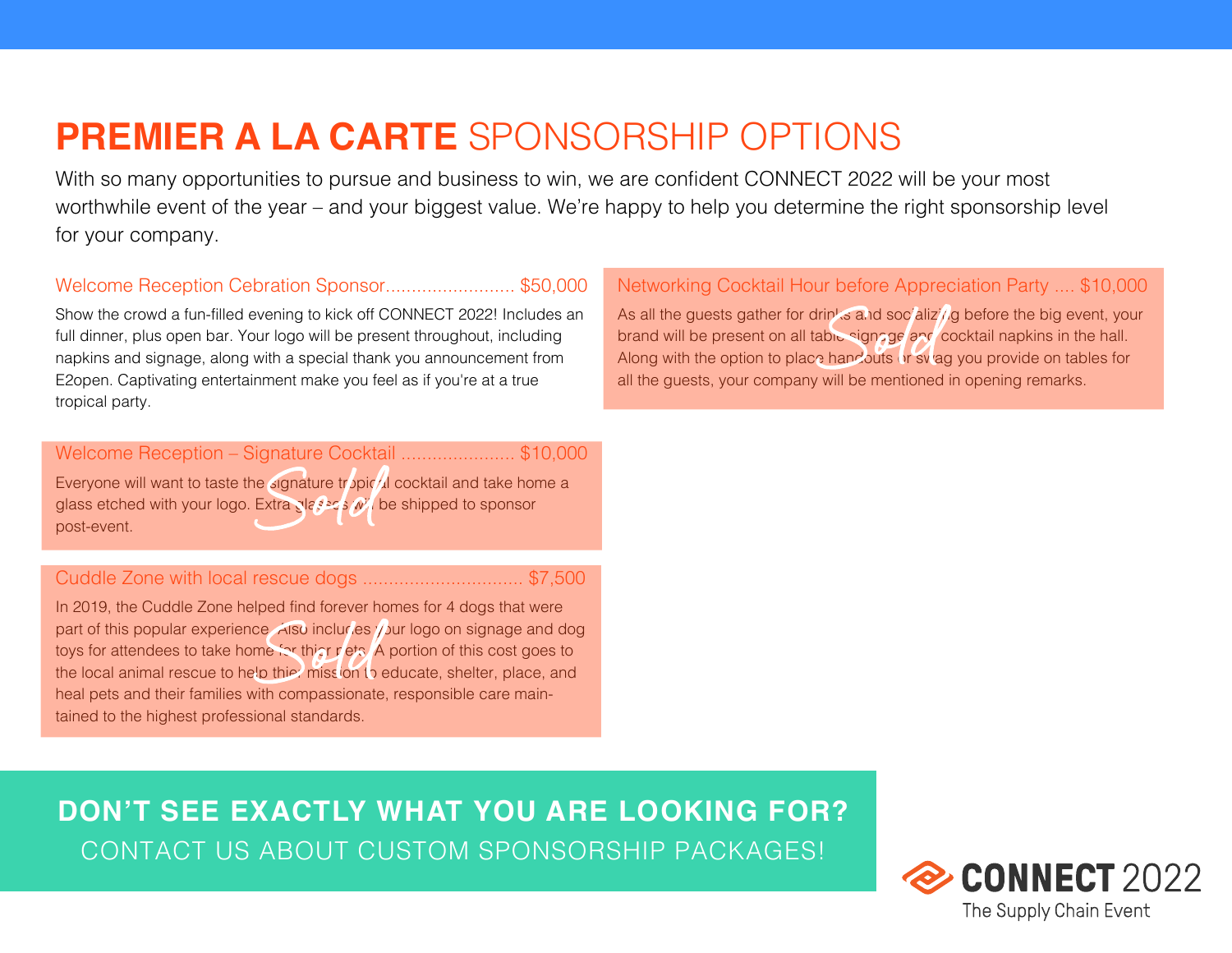## **A LA CARTE** SPONSORSHIP OPTIONS

### Breakfast Sponsor (multiple available) .......................... \$25,000

Each morning, we'll start the day with a fine dining breakfast experience. Sponsors will enjoy branding and logo spots throughout the dining hall and at all the tables.

### Snack Breaks (5 available) ............................................ \$15,000

Just outside the exceptional meeting space awaits refreshments and snacks to fuel conference guests throughout the day. As a snack break sponsor, your company branding and signage accompanies everyone's favorite breaks in the foyer gathering space.

### Lunch Sponsor (3 available) .......................................... \$25,000

What better way to make a memorable impression than with a great dining experience. As guests enjoy delicious cuisine, your company will be featured throughout the dining space and at each individual table, including a special thank you during the conference.

### WiFi ................................................................................ \$25,000

If you would like the opportunity to guarantee that every attendee will see your logo and company name, then this is the perfect sponsorship for you. Hotel WiFi access will be made available to conference guests courtesy of your company, with your company name as the password, along with signage throughout the conference.

### Water Bottle ................................................................... \$10,000

Be the solo logo on a reusable water bottly given to all attendees. Help us and use for a long time to come.

promote sustainability with a stylish, useful bottle attendees can take home

Mobile App Sponsor ...................................................... \$25,000

The CONNECT mobile app will be everyone's  $\mu$  dide to the conference, heavily promoted, and leveraged for  $c$   $\alpha$   $\mu$  cation including session surveys. This is your opportunity to be the highly visible brand on the mobile app pages.

| Greet attendees throughout CC NNECT 2022 v/th a hot cup of coffee or tea   |  |  |  |
|----------------------------------------------------------------------------|--|--|--|
| by sponsoring the co-branded coffee but s or sleeves served all day during |  |  |  |
| the conference. Sponsorship aiso includes signage at the coffee stations.  |  |  |  |

### Hand Sanitizer Stations Sponsor ..................................... \$7,500

We like to keep our sanitizer handy – put your logo on this travel-size gift bag item. Your logo will also be featured on sanitizer stations throughout the conference area.

### Water Station Sponsor ..................................................... \$5,000

Help promote sustainability while reducing single-use bottled waters. Sponsor logo on signage at each water station throughout the conference.

### Modern Portrait Sponsor (co-branded with E2open) ..... \$15,000

Need a new photo for the company website or  $t/$  update your LinkedIn profile? Professional photographers will be on site to provide guests with a fresh picture, courtesy of your company and E2open. Receive logo exposure at the photo booth and post-show website to claim the photos!

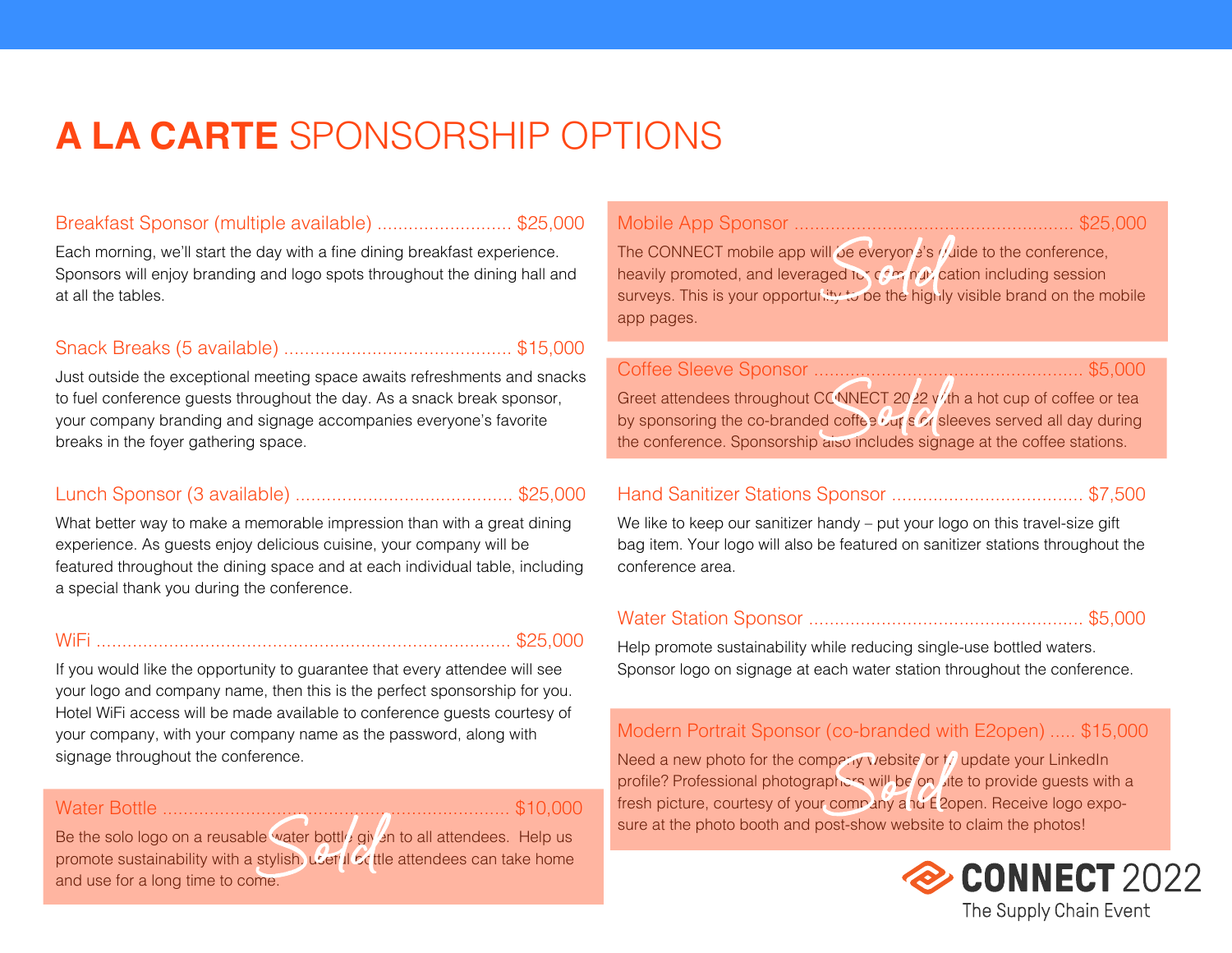## **ADDITIONAL À LA CARTE** SPONSORSHIP OPTIONS

Standard conference registration pass is not included if only purchasing a la carte options without a sponsorship level.

### Beverage Coozie Sponsor ............................................... \$5,000

Logo'ed bottle coozies will be provided to guests and are a great way to brand during the happiest hours.

### Charging Station Sponsor ................................................ \$5,000

Sponsor this exciting opportunity and allow conference attendees the convenience of charging their mobile devices yoile attending the conference! As the charging station sponse  $r$ , your company will receive a digital advertisement on the charging station for the duration of the event, as well as logo exposure on signage and in the mobile app.

## BRANDING OPPORTUNITIES

|--|--|--|--|--|--|

Name/logo on signage at the entrance and inside the Sponsor & Staff lounge. Graphic design provided by E2open.

### Hotel Shuttle Branding ..................................................... \$5,000

Get your name out there every day with signage at the shuttle pickup/ drop-off areas, and on the shuttle bus themselves. Each bus is will feature the logo of the sponsor in the bus window.

## Secure your spot today! CONNECT.E2OPEN.COM